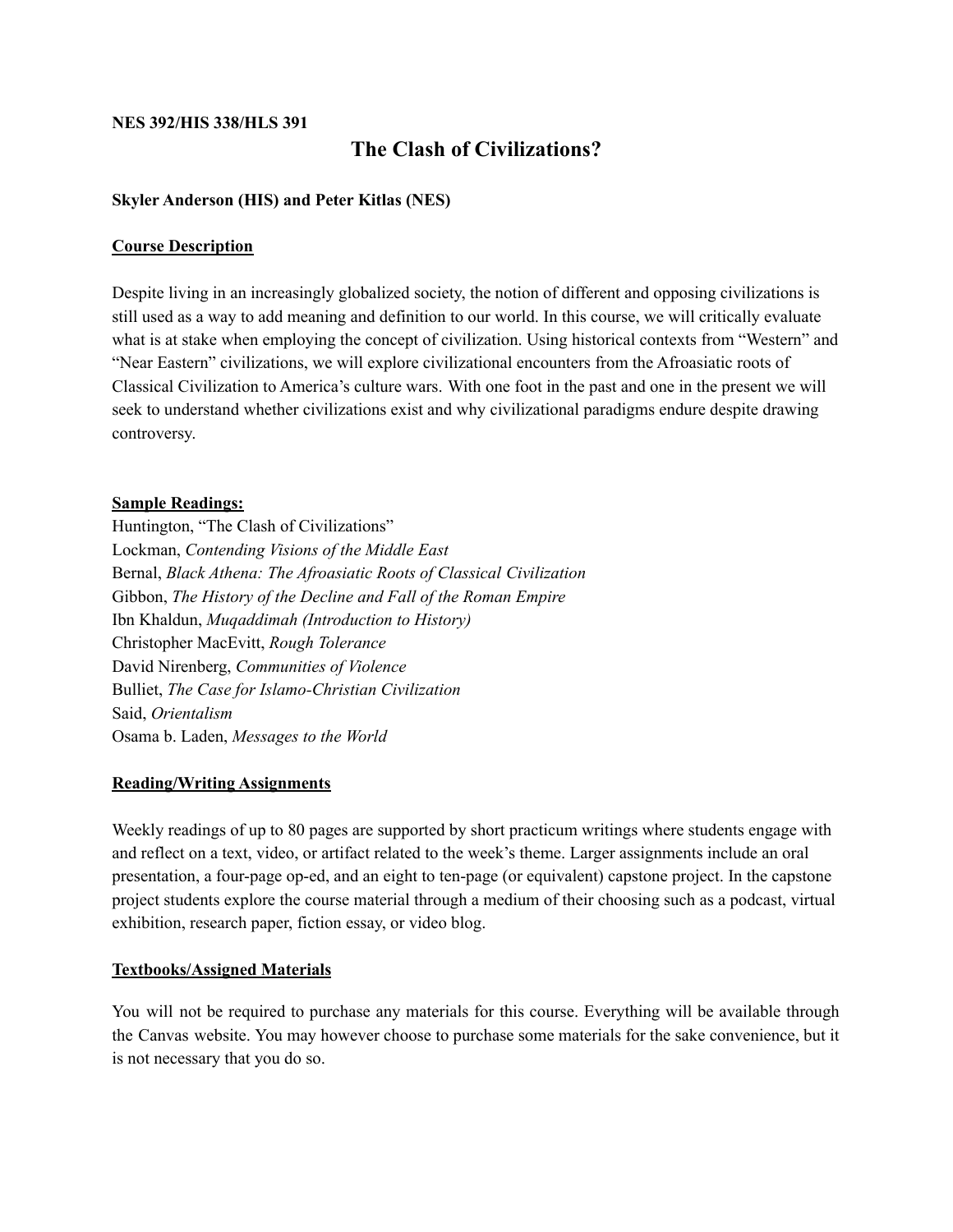# **Structure of the Course:**

#### **Narrative Description:**

This course is a thematic survey of the ways the concept of civilization has been employed in historical and social contexts. This course is not an endorsement of the idea of civilization, or the clash of civilizations, but an attempt to reckon with "civilizational thinking." Rather than try to cover the history of human civilization writ large, we have focused the course on three modules that examine some of the larger issues behind civilizational thinking. Each module contains four weeks, and each week has several readings accompanied by background lectures meant to provide you the bare minimum required to understand the reading and prepare for discussion.

Module one addresses the question of whether civilizations exist and how they are defined or identified. We start by critically examining Huntington's "Clash of Civilizations" theory as well as some responses to it. We then explore some of the ways human history has been divided amongst civilizations. From there, we dip into the roots of "Western" and "Near Eastern" civilization, which are the primary cases we study in this course. Finally, we conclude this module by studying some alternative models that might better describe our world, such as the Polish philosopher Florian Znaniecki's fluid model of civilization. At the end of this module you'll be asked to produce a presentation on a civilization of your choice.

Module two examines the question of how civilizations get along, or whether they don't. We will focus on four modes of interaction: clash, coexistence, connection and colonialism. In "clash" we will study a high profile case of civilizational conflict, the Crusades, but we will try to problematize the depiction of these medieval wars as a clash of civilizations. In "coexistence" we will explore several models of civilizational interaction, notably "persecution," "convivencia," and "rough tolerance." We will read some primary sources from the medieval period and try to determine whether any of these models accurately describe the societies depicted in these texts. In "connection" we will study the ways in which travelers, castaways, and captives in the early modern Mediterranean positioned themselves (or did not) within a civilization paradigm. Finally, in "colonialism" students will analyze the oftentimes contradictory ways in which the western civilizational paradigm re-emerged through the colonial project. With a focus on violence, students will investigate how civilizing practices dominated the discourse on colonial enterprises with a specific emphasis on North Africa. At the end of this module you will apply some of these theories of civilizational interaction to an object of significance to you.

Module three scrutinizes concepts of decline, change, and continuity in civilization. We first look at the concept of "decline" and study its complexity through another high profile case: the fall of Rome. After Rome comes two more case studies of continuity or change: post-colonialist projects in North Africa and Academia, and the United States in the 21st century. In the last week of this module we will revisit the "Clash of Civilizations" and the idea of civilization. The final project of the semester is to reassess the idea of civilization through a capstone project in one medium of your choice.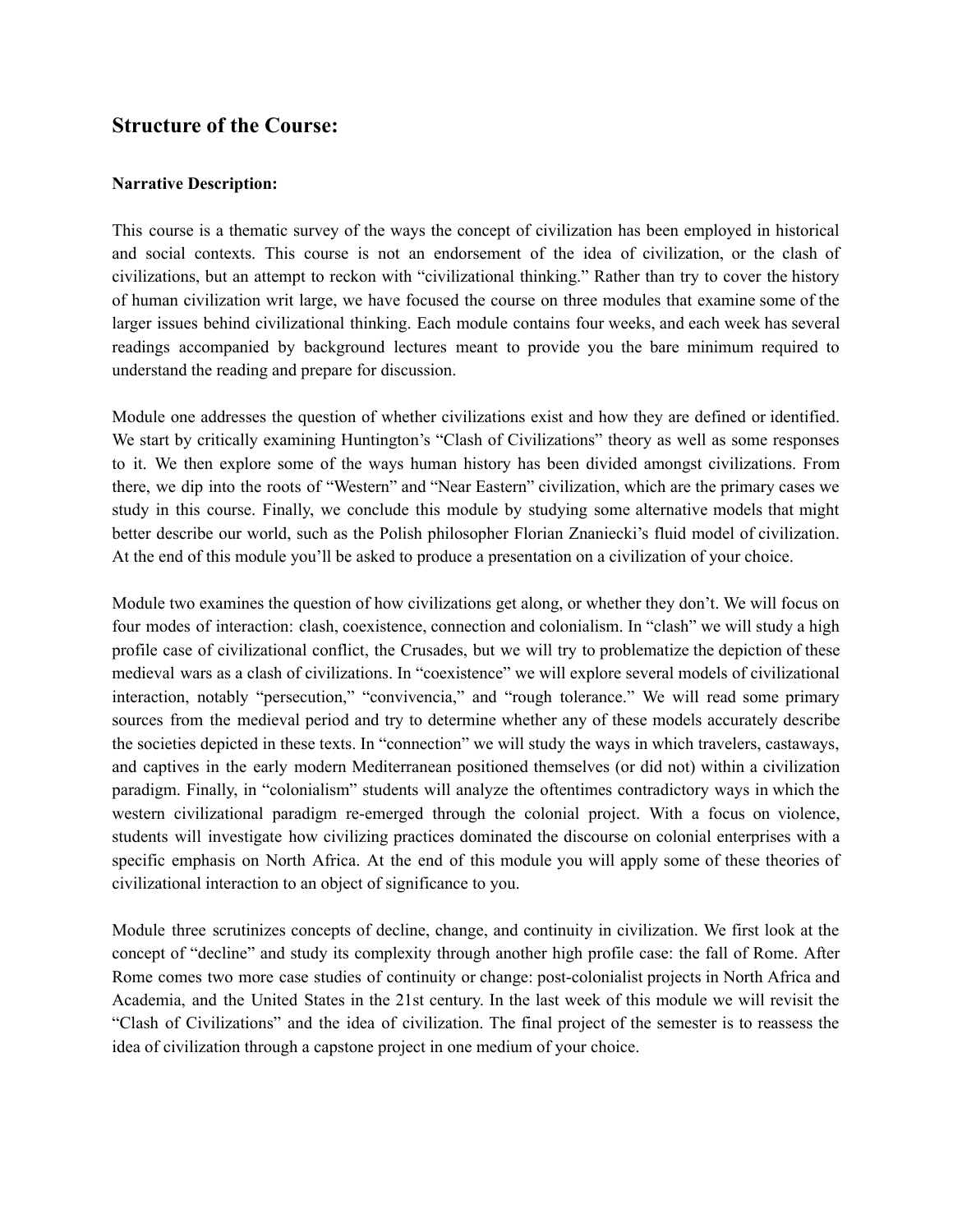#### **Course Workflow:**

Each week there are **lectures**, **background readings**, **foreground readings**, and a **practicum**.

**Lecture:** For many weeks there will be a lecture in the form of a short audio podcast. The point of the lectures is to briefly introduce the context of that week's readings as well as the larger stakes of the themes of that week. You can think of these as introductions to the readings if you want.

**Reading:** Each week the syllabus lists **"background"** and **"foreground"** reading. **Foreground** readings are the actual materials that will be the subject of discussion each week. Our lectures will try to cover the bare minimum you need to understand foreground reading, but in most cases some additional **background** reading will be required to help understand the foreground reading. These **background** readings may include contextual information or theories that will be applied to our analysis of the foreground readings. You should read both the background and foreground readings every week.

**Practicum:** Finally, each week there is a **practicum**. The practicum is an additional meeting each week which we use for a variety of more interactive activities, including additional discussion, short presentations, Q&A sessions to clarify course materials and assignments, targeted exercises that are designed to reinforce the themes of the week, workshops for writing and reflection on course modules, and periods of debriefing and communal progress reports. There are weeks where you will be asked to prepare something for practicum, usually a low stakes assignment that asks you to do some outside research, prepare a presentation, write down some ideas about a topic, or some combination of all of these. Two practicum meetings will be devoted to workshopping written assignments. Overall the practicums serve as a place to practice communication and writing skills and to bring more personal topics into the course.

#### **Grading and Assessment**

30% Participation 10% Practicum 20% Civilization Presentation 20% Op-Ed 20% Capstone Project (Final)

#### **Participation: 30%**

The vast majority of your participation in this course will be during discussion since the lectures are pre-recorded. Therefore, in terms of receiving participation credit, it is crucial that you are prepared to engage with conversation during discussion in precept and practicum. That means doing the readings prior to class, as well as other exercises which are designed to prepare you for discussion.

What does it take to receive an A in participation? Simply put, it should be clear to us in discussion that you have done the reading, or enough of the reading, to have a legitimate intellectual conversation about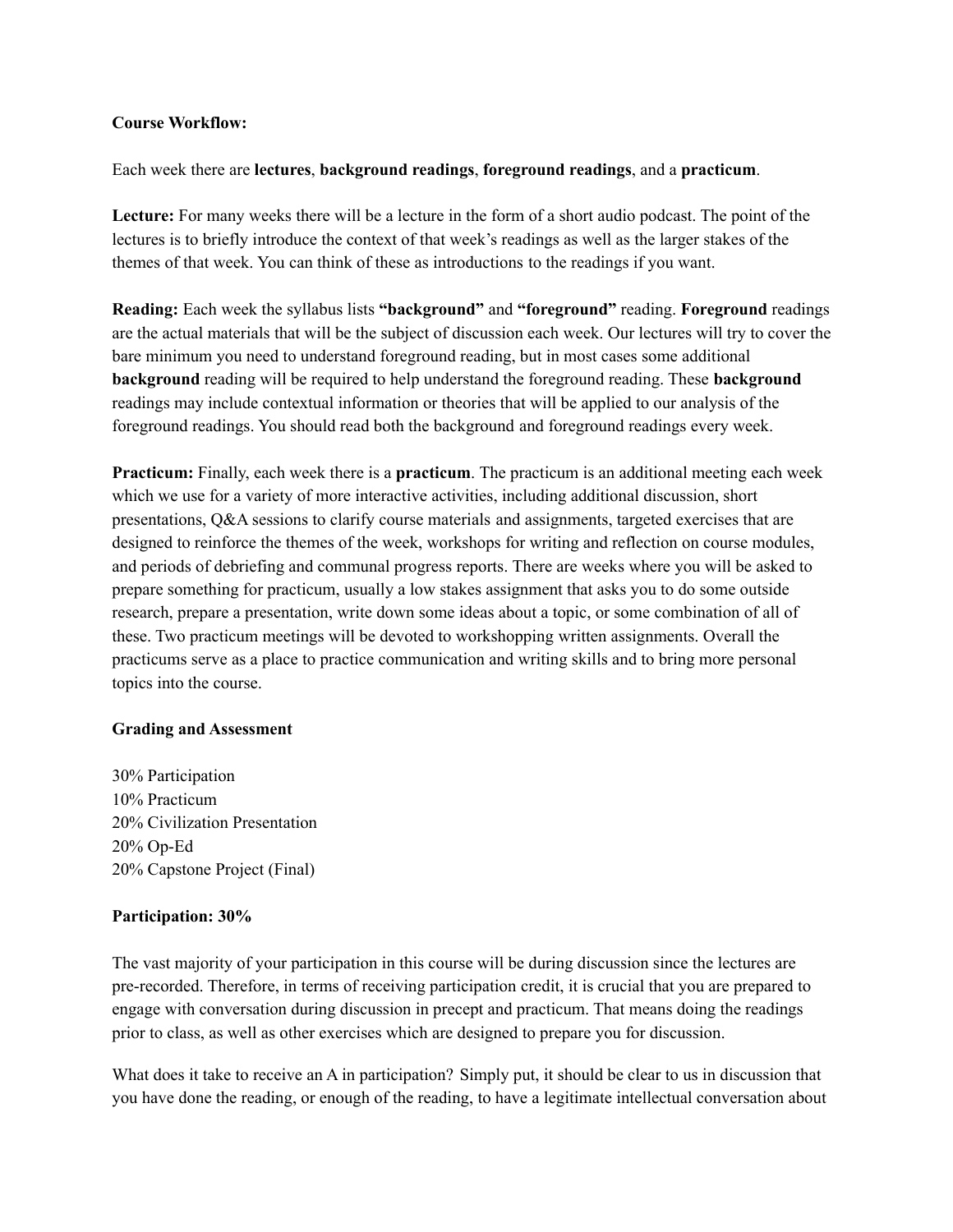it. You also have to speak every week, preferably twice per discussion or more. Some of the readings are challenging and distant, others are very real and relevant to the present day. It should not be difficult to come up with something to say, even if all you have to offer is an emotional reaction to the text.

Participation is 30% of the grade because we really care about it. It's the core of the course.

#### **Practicum: 10%**

The practicum grade applies specifically to the short low-stakes assignments that accompany practicum discussions. At most these assignments will be two pages of writing designed to get you to think about that week's material, but sometimes we will ask you to present something in practicum. The practicum will be graded along the lines of participation: effort, creativity, and engagement will be rewarded.

#### **Projects: (Civilization Presentation, Op-ed, Capstone Project) 20% each (Total 60%)**

At the end of each module you will be asked to deliver a larger project. These vary module to module. The three projects are described at the end of the syllabus. In week four we will have our civilization presentations. In week eight we will conduct a writing workshop for the op-ed, and in week twelve we will workshop capstone projects.

The idea is that since you have the assignments well in advance, you will start to think about them sooner.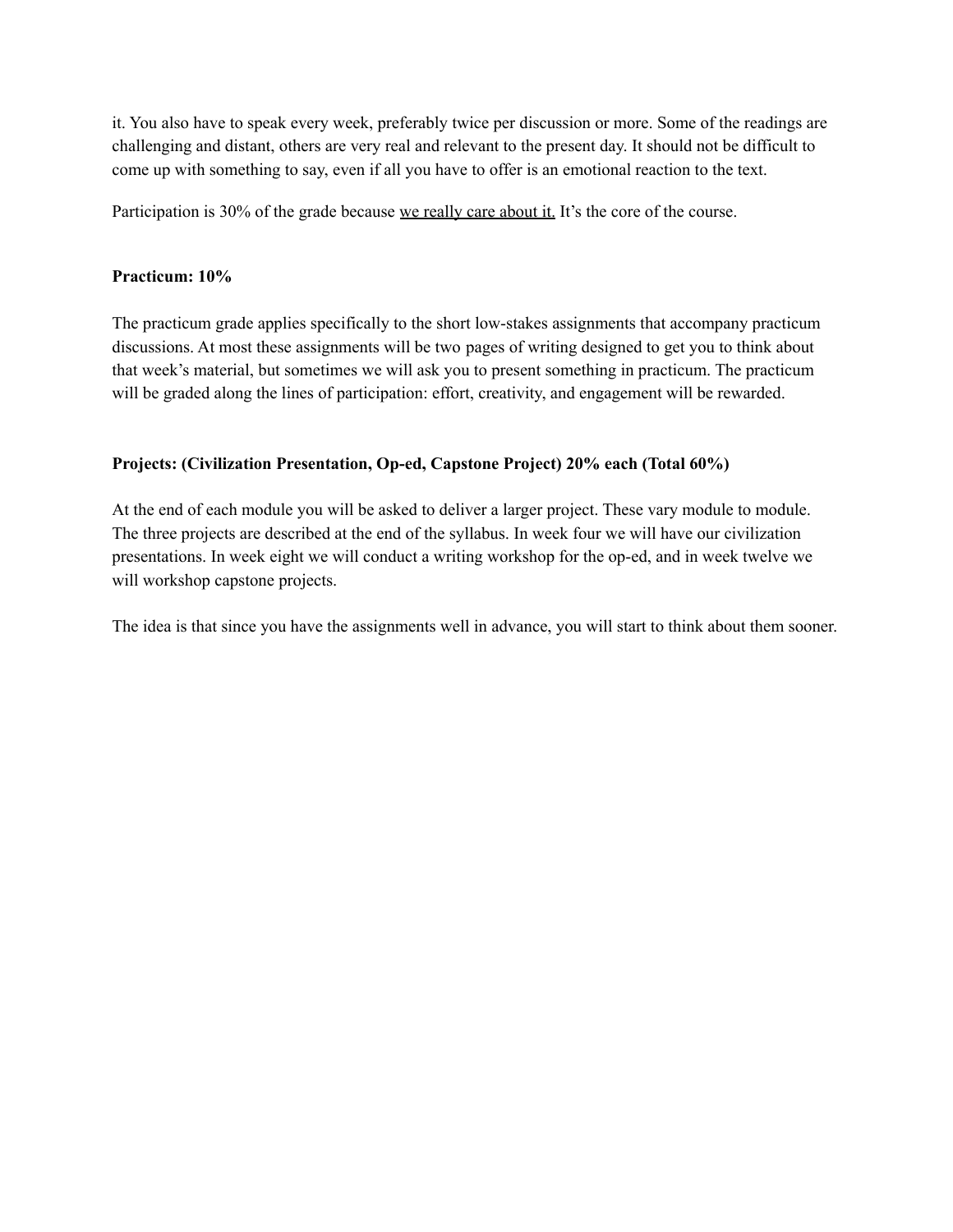# **Course Outline**

# **Module 1: Identifying Civilization**

# **Week 1 : What is Civilization?**

#### **Foreground:**

- Samuel P. Huntington, "The Clash of Civilizations," *Foreign Affairs* Vol. 72, No. 3 (Summer, 1993), pp. 22-49

- Roy Mottahedeh "The Clash of Civilizations: An Islamist's Critique", 1-26

**Practicum:** Surveys of Civilization

Skim through some major works on civilizations and compare notes on how these works define civilization, and what major civilizations they identify. We will discuss the results in practicum. See the following [document](https://docs.google.com/document/d/1DKGU7IJSN9pf2CmWfAPjVroIQyR4ba5k1UIYDdpnhc4/edit?usp=sharing) for instructions.

## **Week 2: Western Civilizations**

**Lecture:** Contending Visions of the West: Greece and its legacy

## **Background:**

-Zachary Lockman, *Contending Visions of the Middle East*, 1-19.

# **Foreground:** Greek views on non-Greeks

- Aeschylus, a view of Athens from Persepolis, from *The Persians*
- **-** Herodotus on the culture and customs of the Egyptians, from *Histories*
- Plato on the state of Persia, from *Laws*
- Aristotle on the Europeans, Greeks, and Asians, from *Politics*
- The burial of Darius, from the Greek *Alexander Romance*

(Check Canvas "Selections from Greek Writings")

## **Practicum:** The Black Athena Debate

- Martin Bernal, *Black Athena: The Afroasiatic Roots of Classical Civilization,* vol. 1: index and 1-10; 17-23, vol. 2: xvi-xxii.

- Sarah Morris, "The Legacy of Black Athena," in *Black Athena Revisited*, 167-174.

- Watch the following video and think about the questions in the **[document](https://docs.google.com/document/d/1TfOZBvA27NIszR51GTOePfBhBV7peYfWYGHak-sdOKY/edit?usp=sharing)** for discussion. <https://www.youtube.com/watch?v=7GytvpaNdlw>

# **Week 3: Near Eastern Civilizations**

**Lecture:** Near Eastern, Middle East, or Islamic?

**Background:** Islamization versus Arabization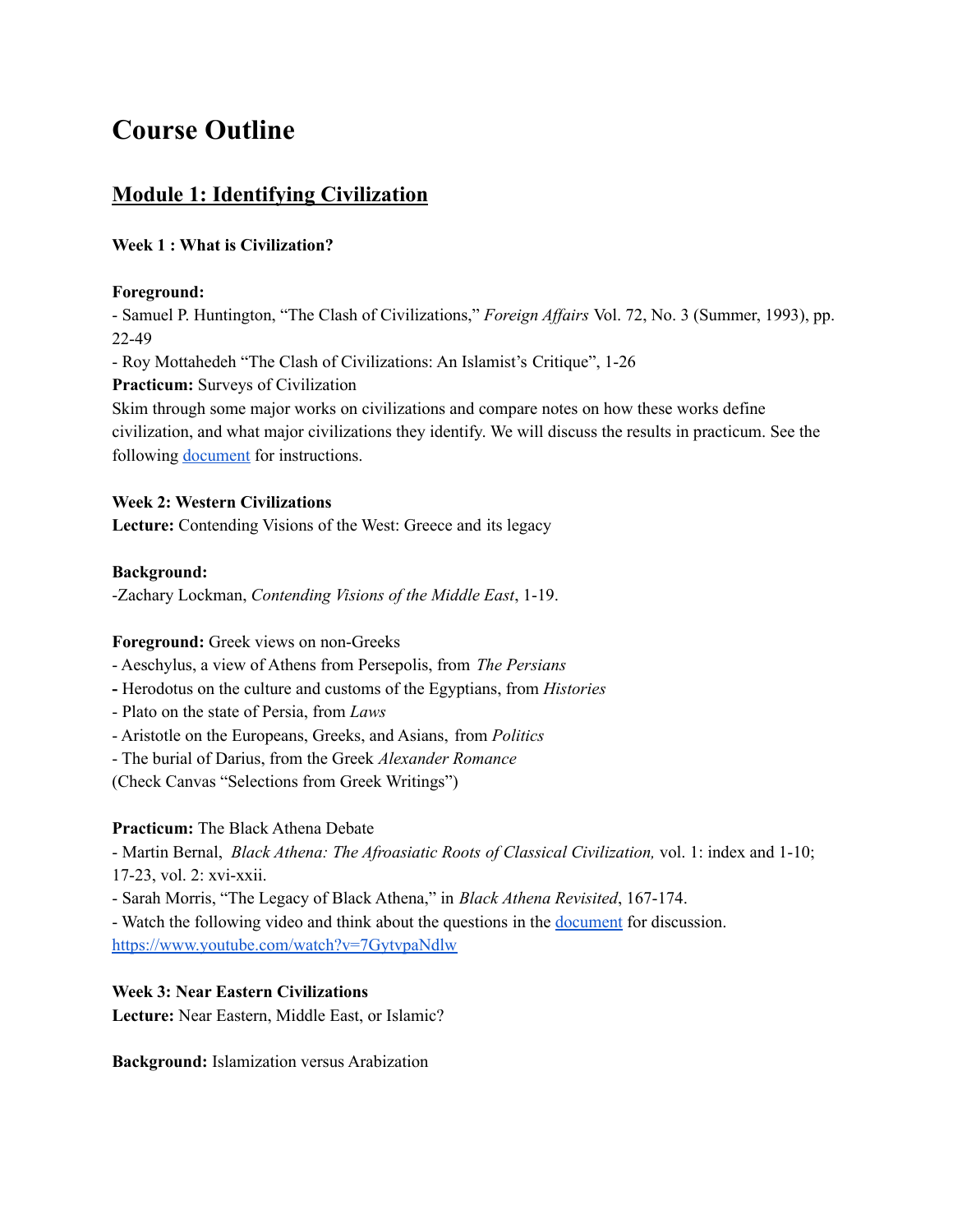- Donner, Fred M. "Talking about Islam's origins." *Bulletin of the School of Oriental and African Studies* 81, no. 1 (2018): 1-23.

**Foreground:** An insider's view on Islamic Civilization

- Excerpts from Ibn Khaldun, *Muqaddimah*, trans. Rosenthal, edited and abridged Dawood (2005 Edition), 45-65, 91-101, 116-117, 122, 371-390, 428-431.

# **Practicum:** Religion and Civilizational Narratives

In your reading for this week, pay particular attention to the role of Islam (as a religion) in civilizational narratives. Bring several specific examples from the week's sources into class that either highlight or downplay the role of religion as the driving factor in civilizational paradigms. In class, we will split into groups and have a debate concerning the role of religion in the construction of 'civilization(s).'

- Marshall G.S. Hodgson "Introduction to the Study of Islamic Civilization" in *The Venture of Islam: Conscience and History in a World Civilization,* pp. 22-34, 87-99.

- Ahmet Karamustafa, "Islam: A civilizational project in progress" in *Progressive Muslims: on Justice, Gender and Pluralism* (2003): 98-110.

- Shahab Ahmed, "What is 'Islam'?", in *What Is Islam?: The Importance of Being Islamic*, 3-10.

# **Week 4: Other Civilizational Models**

## **Foreground:** Other Civilizational Models

- Elzbieta Halas "Crisis or Fluidity? Florian Znaniecki's Theory of Civilization" 9-27

- Nayef al-Rodhan, The 'Ocean Model of [Civilization',](https://www.bbvaopenmind.com/en/economy/geopolitics/the-ocean-model-of-civilization-sustainable-history-theory-and-global-cultural-understanding/) Sustainable History Theory, and Global Cultural [Understanding](https://www.bbvaopenmind.com/en/economy/geopolitics/the-ocean-model-of-civilization-sustainable-history-theory-and-global-cultural-understanding/)

- Thomas Friedman, *The Lexus and the Olive Tree: Understanding Globalization,* xi-xxii, 7-16, 248-254.

**Practicum:** Civilization Presentations

# **Civilization Presentations will be conducted at practicum (schedule TBD)**

# **Module 2: Clash or Coexistence**

**Week 5: Clash? Lecture:** The Crusades

**Background:** Crusades and the Western view of the East - Zachary Lockman, *Contending Visions of the Middle East*, 22-37

**Foreground:** Readings on Just War

- Augustine of Hippo on Just War Theory; Excerpts from the Qur'an, both in *The Crusades: A Reader*, Susan Jane Allen, and Emilie Amt, eds., 5-12.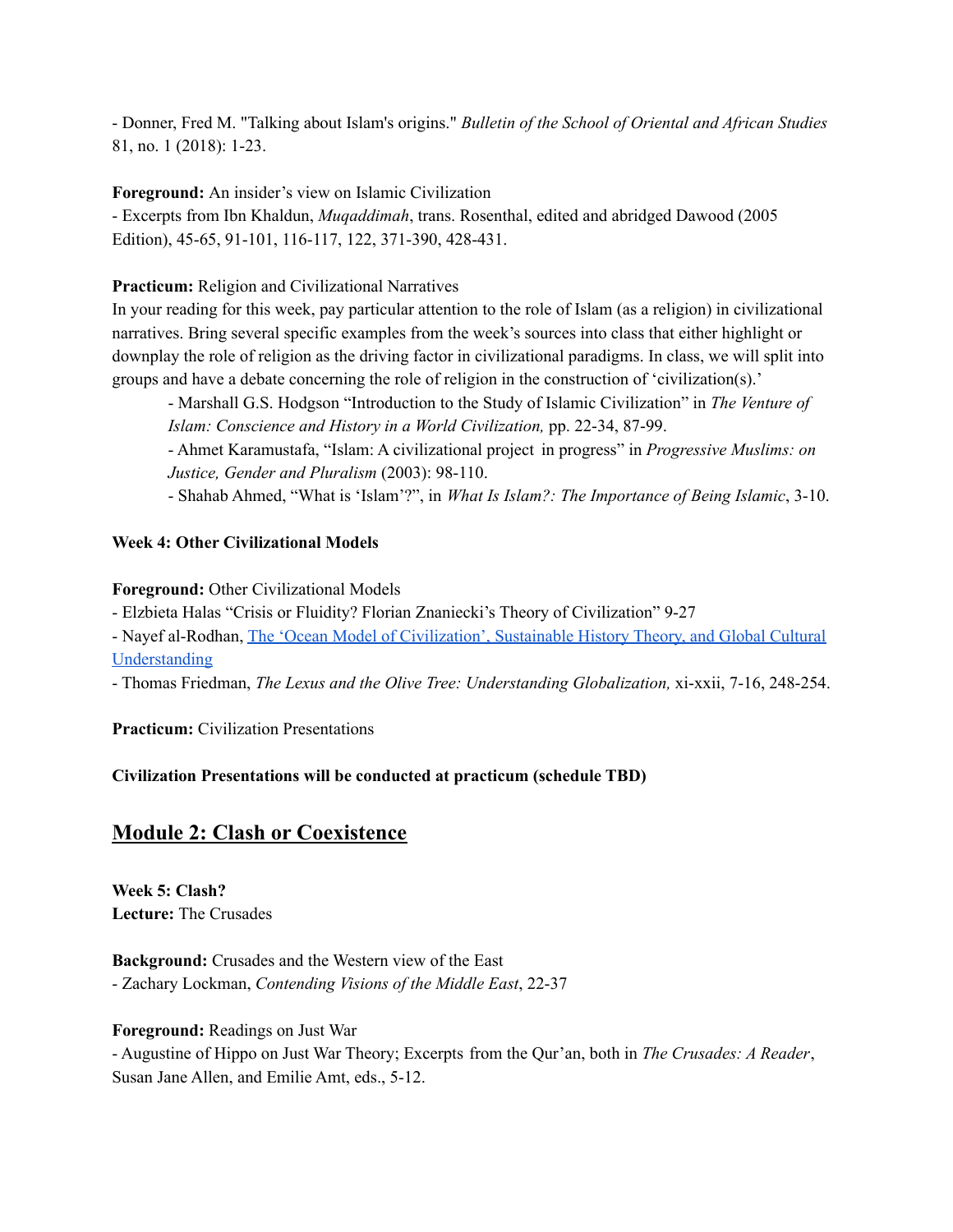- Four versions of Pope Urban's call for the First Crusade, in *The First Crusade* (2nd ed.), ed. Edward Peters, pp. 25-37.

- Sack of Jerusalem during the first Crusade, version of Raymond d'Aguilers (First Crusade, Peters, 259-260).

- Al-Sulami, excerpts from *The Book of Jihad*, in *The Crusades: A Reader*, 72-78.

- Treaty for the surrender of Jerusalem, from the history of al-Ṭabarī (vol. 12, 191-192).

## **Practicum:** Examining the modern legacy of the Crusades

[Show](https://docs.google.com/document/d/1dw1_3xolNgX6Mq3Lal5H60SdwZjvaEbpwrFvwCoBbPk/edit?usp=sharing) and Tell: Find an image from post 1800 that somehow references the Crusades. Prepare a short presentation (4-5 minutes) explaining how your image is related to the legacy of the Crusades. After we talk about these we will discuss the following readings:

(read these below, we will discuss them if we have time)

- President Bush, comments [September](https://www.c-span.org/video/?c4752493/user-clip-bush-war-terror-crusade) 16, 2001

- Osama Bin Laden, "The Crusader Wars," in *Messages to the World: the Statements of Osama bin Laden*, 133-138.

- Adam Bishop, "#DeusVult" in *Whose Middle Ages? Teachable Moments for an Ill-Used Past*, 256-264.

**Week 6: Coexistence?**

**Lecture:** Paradigms of Coexistence

**Background:** Models of tolerance and intolerance

- Ray, Jonathan. "Beyond Tolerance and Persecution: Reassessing Our Approach to Medieval" Convivencia"." *Jewish Social Studies* (2005): 1-18.

**Foreground:** Convivencia, Persecution, and Rough Tolerance

- Maria Menocal, "Culture in the Time of Tolerance: Al-Andalus as a Model for Our Time," 92-105.

- David Nirenberg, *Communities of violence*, 3-17.

- Christopher MacEvitt, *Rough Tolerance*, 1-26.

**Practicum:** Tolerance and intolerance, historical case studies

Read the text assigned to you and apply one of the theories that we have discussed in a short (300-400 word) analysis. Be sure to use direct examples from the text to defend your argument.

- Usama Ibn Munqidh, *Book of Contemplation*, in *Arab Historians of the Crusades*, ed. Gabrieli, 73-84.

- Ibn Jubayr in Sicily, from *The Travels of Ibn Jubayr*, trans. Broadhurst, 356-372.

- "Muslims and Christians in Valencia: Socializing Violence on Corpus Christi Day (1491)" in *Medieval Iberia: Readings from Christian, Muslim, and Jewish Sources,* pp. 491-493.

## **Week 7: Crossings and Connections**

**Lecture:** Whose Mediterranean is it?

**Background:** The Eighteenth-Century Mediterranean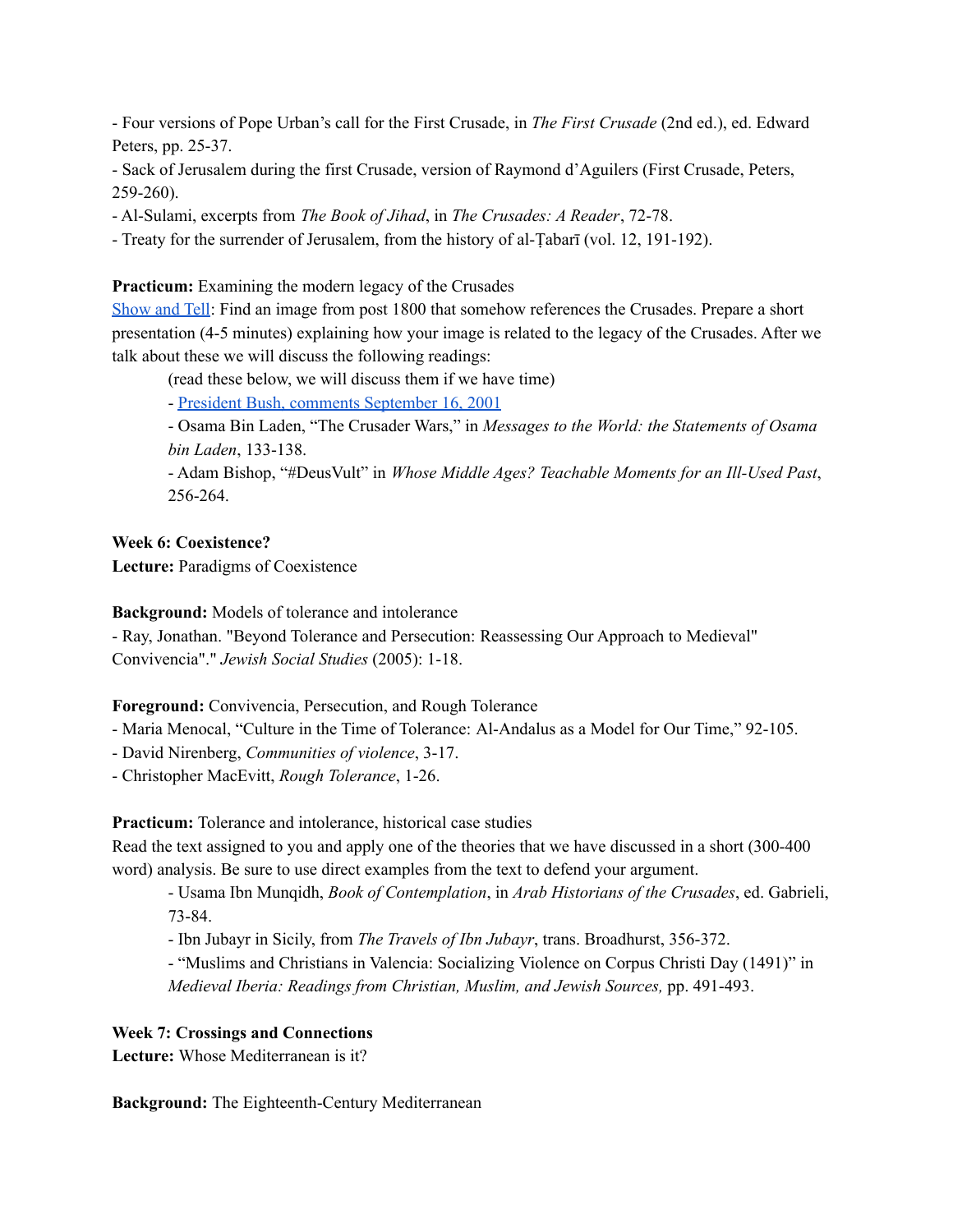- Ann Thomson, "Preconceptions" in *Barbary and Enlightenment: European Attitudes toward the Maghreb in the 18th Century,* pp. 11-34.

**Foreground:** Moroccan Diplomacy in Europe and the Ottoman Empire

- al-Ghazzal's travelogue to Spain, *The Fruits of Struggle in Diplomacy and War,* pp. 166-177.

- Selections from al-Miknāsī's travelogues to Malta, Naples, and Istanbul from Nabil Matar *An Arab Ambassador in the Mediterranean World*, pp. 94-100, 101-102, 105-107, 108-112, 121-122, 141-150, 155.

- "Letter from a Female Captive in Malta" in Nabil Matar, *Europe through Arab Eyes, 1578-1727*, pp. 245-248

- Maria van Ter Meetelen, "The Exact Narrative of the Voyage and Strange and Sad Captivity during Twelve Years of Myself Maria Ter Meetelen, 1748" in Khalid Bekkaoui, *White Women Captives in North Africa, narratives of Enslavement, 1735-1830,* pp. 62-80.

**Practicum:** Mediterranean Museum Digital Gallery

## **Week 8: Colonialism and other "Civilizing" Missions**

**Lecture:** Overview of Colonization in North Africa and Middle East

**Background:** Colonialism in North Africa and the Middle East

- Stuart Carroll, "Violence, Civil Society and European Civilisation" pp. 660-663 & 672-677.

- Philip Naylor, "European Colonialism in North Africa" in *North Africa: A History from Antiquity to Present* pp. 141-168 (Optional).

## **Foreground:** Discourses on Colonialism

- Albert Memmi, "Portrait of the Colonizer" in *The Colonizer and the Colonized,* pp. 45-89.

- Aimé Césaire, *Discourse on Colonialism*, trans. Joan Pinkham, 31- 46, 74-78.

- Priya Satia "Frozen II isn't just a cartoon. It's a brilliant critique of [imperialism"](https://www.washingtonpost.com/outlook/2019/12/05/kids-love-anna-elsa-frozen-iis-lesson-is-adults/) in *The Washington Post* (Optional).

**Practicum:** Op-ed workshop: We will be looking at drafts of op-eds. You should be prepared to discuss a draft of your op-ed in practicum.

# **'Civilizational' Op-ed Due Monday after week 8**

# **Module 3: Change and Continuity (static or dynamic)**

## **Week 9: Rise and Fall**

Lecture: Cyclical theories of Civilization: What goes up must come down

**Background:** Cyclical theories of Civilization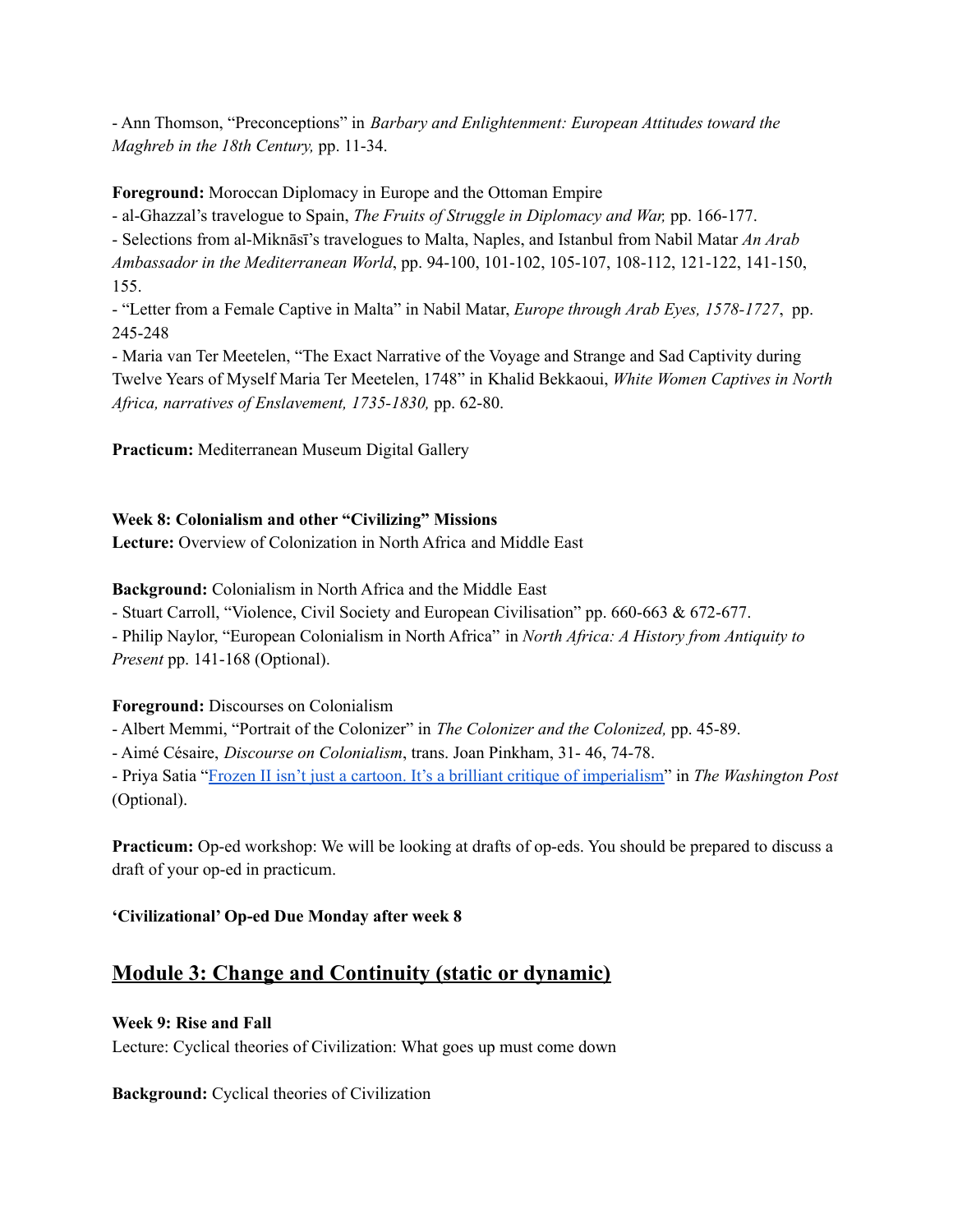- Braudel, *A History of Civilizations*, 33-36.
- Oswald Spengler on the problem of Civilization, from *The decline of the West,* 31-41.
- Toynbee on civilizational determinism, from *A Study of History,* 154-159.

#### **Foreground:** The Fall of Rome

- A visit to the court of Attila the Hun from Priscus, *The Gothic History*, R.C. Blockley, trans., pp. 261-273.

- Edward Gibbon on the Fall of Rome, from *The History of the Decline and Fall of the Roman Empire,* 2:575-582.

- Frank Argote‐Freyre, and Christopher M. Bellitto, "The Fall of Ancient Rome and Modern US Immigration: Historical Model or Political Football?" *The Historian* 74, no. 4 (2012): 789-811.

#### **Practicum:** Narratives of Decline

- Ibn Khaldun on the rise and fall of dynasties, from the *Muqaddimah*, 123-142, 238-257.

- Şemseddin Sami Bey on Civilization, *Modernist Islam, 1840-1940 : A Sourcebook*, 149-151.
- al-Kawakibi on Stagnation, *Modernist Islam, 1840-1940 : A Sourcebook*, 152-157.

#### **Week 10: Post-Colonialism: Change, Continuity, Fluidity?**

Lecture: Post colonial movements

**Background**: Contextualizing Post-colonial theory

- Zachary Lockman, *Contending Visions of the Middle East*, 183-202.

- Edmund Burke III "Theorizing the Histories of Colonialism and Nationalism in the Arab Maghreb" in *Arab Studies Quarterly*, pp. 5-16

#### **Foreground**: Post-Colonialism and Orientalism

- Edward Said, "Imagining Geography and Its Representations: Orientalizing the Oriental" in *Orientalism*, 49-73.

- Mona Fayad, "Cartographies of Identity: Writing Maghribi Women as Postcolonial Subjects," pp 85-108

- Albert Memmi, Excerpts from *Decolonization and the Decolonized*, pp. 30-44 & 49-59

**Practicum:** Show and Tell: Find a piece of art, such as Jean Leon Gerome's painting *Bonaparte Before the Sphinx*, and prepare a short presentation analyzing the object through a post-colonialist lens. For guidelines see the document in this week's module in Canvas.

## **Week 11: America's Civilizational Politics**

Lecture: TBD

## **Background**:

Joanne Esch, "Legitimizing the 'War of Terror': Political Myth in Official-Level Rhetoric" in *Political Psychology,* pp. 357-391.

**Foreground**: America's Civilizational Politics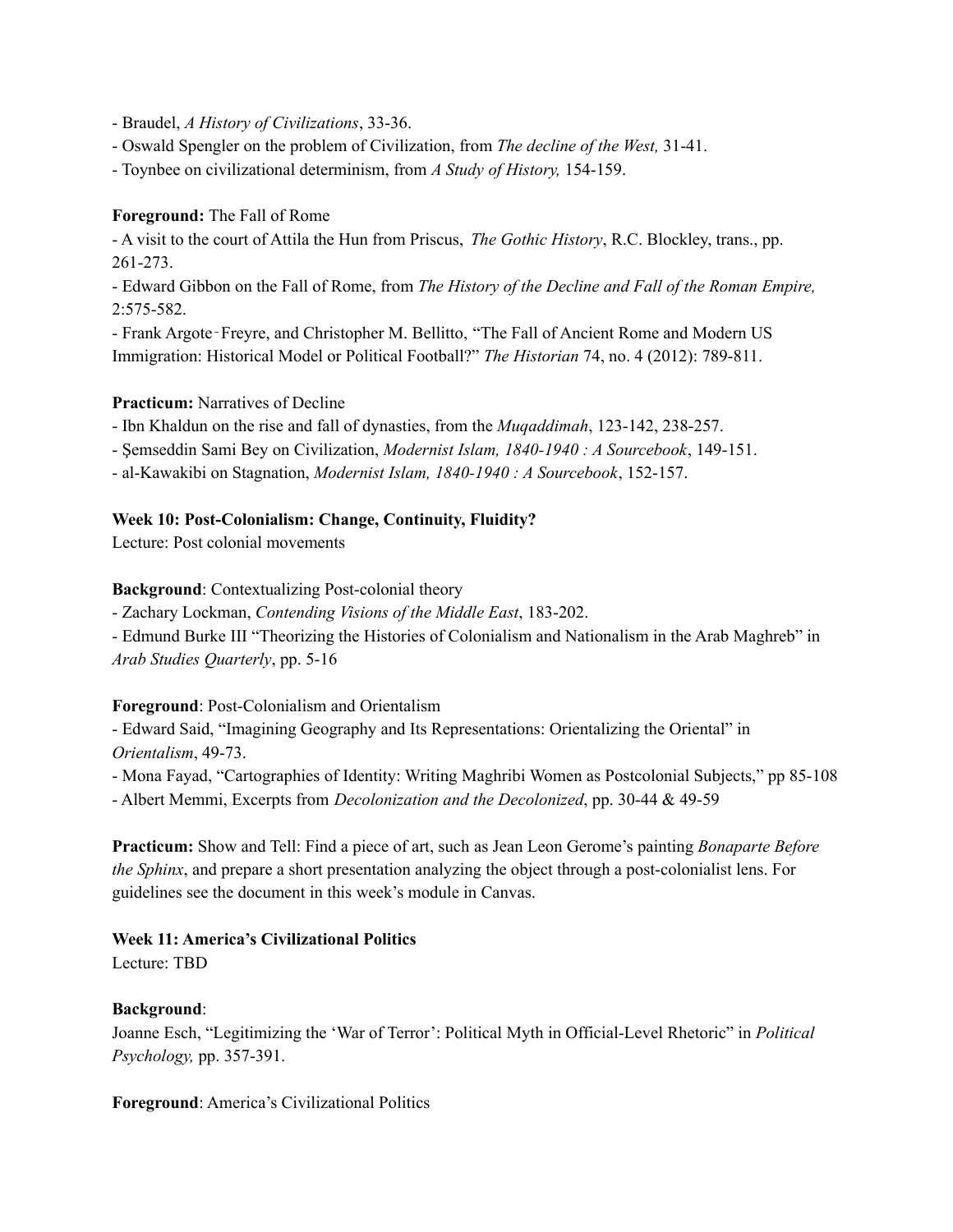- Sayyid Qutb, "The America I have Seen," 1-21.

- Olivier Roy "Remapping the world: Civilisation, Religion and Strategy" in *Globalized Islam: The Search for a New Ummah,* 326-340

- Thomas Chatterton Williams, "The French Origins of 'You Will Not [Replace](https://www.newyorker.com/magazine/2017/12/04/the-french-origins-of-you-will-not-replace-us) Us,'" New Yorker Magazine, December 4, 2017 Issue.

# **Practicum:** The rhetoric of Civilization

Analyzing speeches from other presidents/political figures: Find a speech from a political figure that touches on the question of Civilization and prepare a short presentation (300 words) discussing the speech's connection to the problems we have discussed in class. In addition, please read the two speeches below and think about whether they reinforce the clash of civilizations or contest it.

- President Bush's address to a joint session of Congress and the nation, September 20, 2001 (9 pages).

- Osama Bin Laden, "Declaration of Jihad," in *Messages to the World: the Statements of Osama bin Laden*, 23-30.

# **Week 12: Reassessing the Clash of Civilizations**

**Lecture:** Civilization: An inescapable paradigm?

## **Background:**

- Zachary Lockman, *Contending Visions of the Middle East,* 237-253

**Foreground:** Reassessing the Clash of Civilizations -Edward Said "The Clash of [Ignorance](https://www.thenation.com/article/archive/clash-ignorance/)" in *The Nation* -Richard Bulliet, "The Case for Islamo-Christian Civilization," in Richard Bulliet *The Case for Islamo-Christian Civilization,* 1-46. -Daniel McCarthy, "Whose Civilization? Which Clash?," 5-14. **Practicum:** Final Project Workshop/Course Reflection

**Final Projects Due by Dean's date**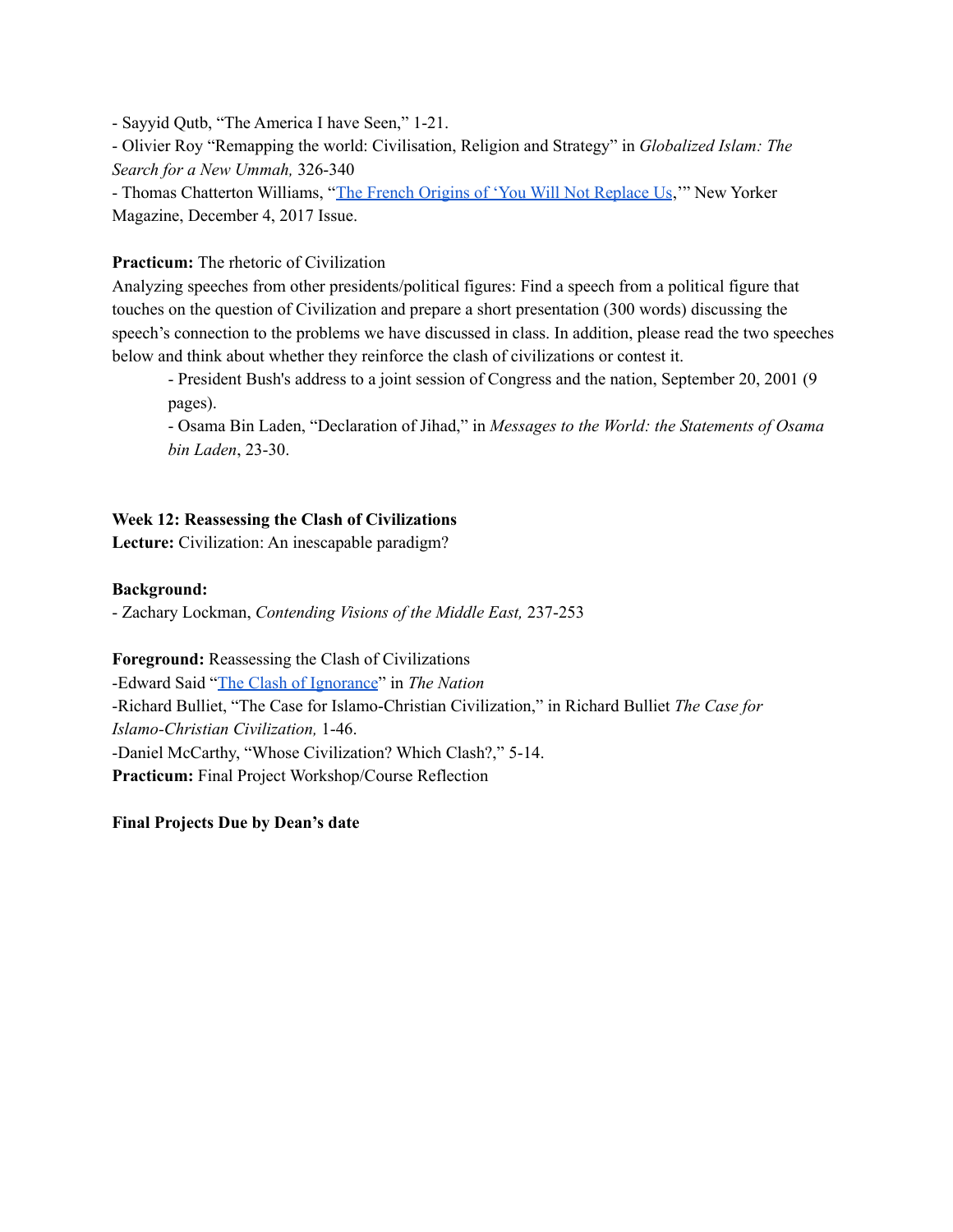#### **Civilization Presentation: 20% (Module 1)**

We have spent the first module of this course exploring the idea of civilization and how it is defined. We have also devoted some time to potential examples of civilization, particularly Greek and Islamic civilization. We could have picked other case studies. If the course was 14 weeks or 16 weeks long, we might delve into India, China, or Africa. But in practice we are limited by the semester and our own areas of expertise.

However, we want you to become an "amateur expert" on another civilization of your choice that we have not studied so far. Recall that many of the authors of works we have read already were amateurs working in fields they were not experts in. We want you to follow in their footsteps.

**Ground rules:** The goal here is for you to think about what characteristics do or do not define a civilization. In other words, what is the 'rubric'? To think about this we want you to pick a civilization we have not studied so far. The civilization, however, does not have to be a traditionally defined one (for example "Mediterranean Civilization" or "Californian Civilization" are perfectly acceptable). Some of our authors have identified rather unorthodox civilizations, Spengler's "Magian" or "Faustian" civilization, for instance. Feel free to be liberal with your civilization, so long as you can defend its existence. Finally, there can also be no duplicate presentations within the class, so we will sign up in advance [here.](https://docs.google.com/spreadsheets/d/19Hb5QYTwMipBTonf8ABsw4FE8T566otiQ1Z-M882dmg/edit?usp=sharing)

#### (Links to an [external](https://docs.google.com/spreadsheets/d/19Hb5QYTwMipBTonf8ABsw4FE8T566otiQ1Z-M882dmg/edit?usp=sharing) site.)

**Assignment:** Create a **15 minute** presentation that includes slides or images to accompany it. If you want you can treat it as though you were giving an introductory lecture on that civilization to the general public. If you use notes, write out your presentation, or create a written outline, we'll ask that you submit that material after class for our records. We will deliver these presentations during the week 4 practicum.

#### **Here are some questions to think about as you prepare for your presentation:**

Can a credible argument be made that my civilization exists?

How is my civilization principally defined? (Geography, Culture, Religion, Identity, Language?)

What is the "high-point" of my civilization?

What is my civilization known for?

What objects (notable people, texts, art, music, popular culture) are good examples of my civilization?

Has my civilization produced a "universal state" (see Toynbee pg. 266 ff.)?

If my civilization is current, is it in decline?

Why would someone question whether my civilization was a civilization?

**Hot Tip:** For this assignment it might be a good idea to review different concepts and definitions of civilization we covered in week one. Try and find how Huntington defines civilization and compare that to definitions of civilization in Toynbee (pg. 43-46), Braudel (3-8, 30-36), Spengler (30-31). There are of course other definitions of civilization, and it's likely you'll want to come up with your own definition anyway, but these can be useful places to start.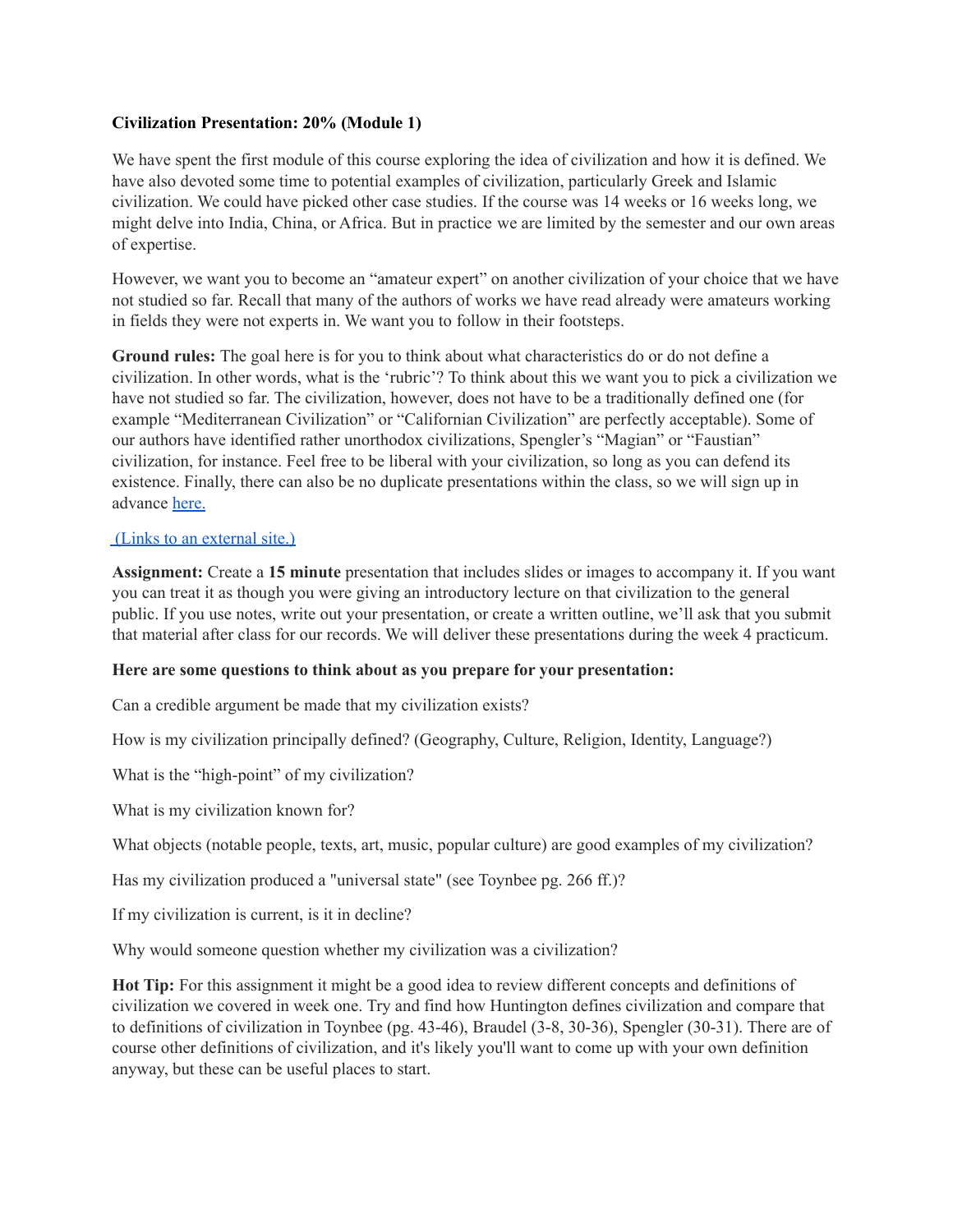#### **'Civilizational' Op-ed: 20% (Module 2)**

Throughout the second module we have read about various historical conceptions of how civilizations interact. These run the proverbial gambit between moments of clash, coexistence, and even cooperation. Furthermore, in our discussions we have glimpsed some of the ways in which these past models oftentimes reverberate in contemporary political, social, and cultural rhetoric. This is exemplified in Dr. Priya Satia's analysis of Frozen II in the Washington Post, defining it as a 'movie that calls on heirs of colonialism to question such national myths about the past and atone for the ugly truth they cover up."

#### **Ground Rules:**

- 1. Choose an event, person, place, or object (broadly defined) and analyze it through the lens of civilizational thinking.
- 2. Your op-ed must have contemporary relevance. So if you choose a historic object/place/person you must connect it to something in the present.
- 3. You should use one of the frameworks that we have discussed in this module: clash, coexistence, connections, colonialism, or return to some of the themes we discussed in module one.
- 4. You should link to sources directly in the article and provide a list of any printed or non-linkable sources as a short bibliography at the end.

**Assignment:** Write a **~ 1000 word** op-ed or **10-15 minute** podcast meant for an informed readership. In both cases, the assignment should follow a similar structure. You should begin with a Lede, which hooks the reader and provides the necessary context and background information. The Lede *leads* you into your thesis, which should be stated with clarity and concision. You can then defend your argument with evidence, counter potential objections to your argument, and finish the whole thing with a conclusion that returns to the Lede, reinforcing the connection between the object and your argument. For more advice on structure see some of the resources below.

Here are some examples that might help you think about the possibilities:

<https://www.nytimes.com/2015/02/17/opinion/roger-cohen-islam-and-the-west-at-war.html>

<https://www.newyorker.com/news/news-desk/clash-civilizations-isnt>

Resources that may help you plan your op-ed:

<https://www.theopedproject.org/oped-basics>

[https://projects.iq.harvard.edu/files/hks-communications-program/files/new\\_seglin\\_how\\_to\\_write\\_an\\_ope](https://projects.iq.harvard.edu/files/hks-communications-program/files/new_seglin_how_to_write_an_oped_1_25_17_7.pdf) [d\\_1\\_25\\_17\\_7.pdf](https://projects.iq.harvard.edu/files/hks-communications-program/files/new_seglin_how_to_write_an_oped_1_25_17_7.pdf)

[https://www.umass.edu/pep/sites/default/files/how\\_to\\_write\\_an\\_oped-duke\\_2.pdf](https://www.umass.edu/pep/sites/default/files/how_to_write_an_oped-duke_2.pdf)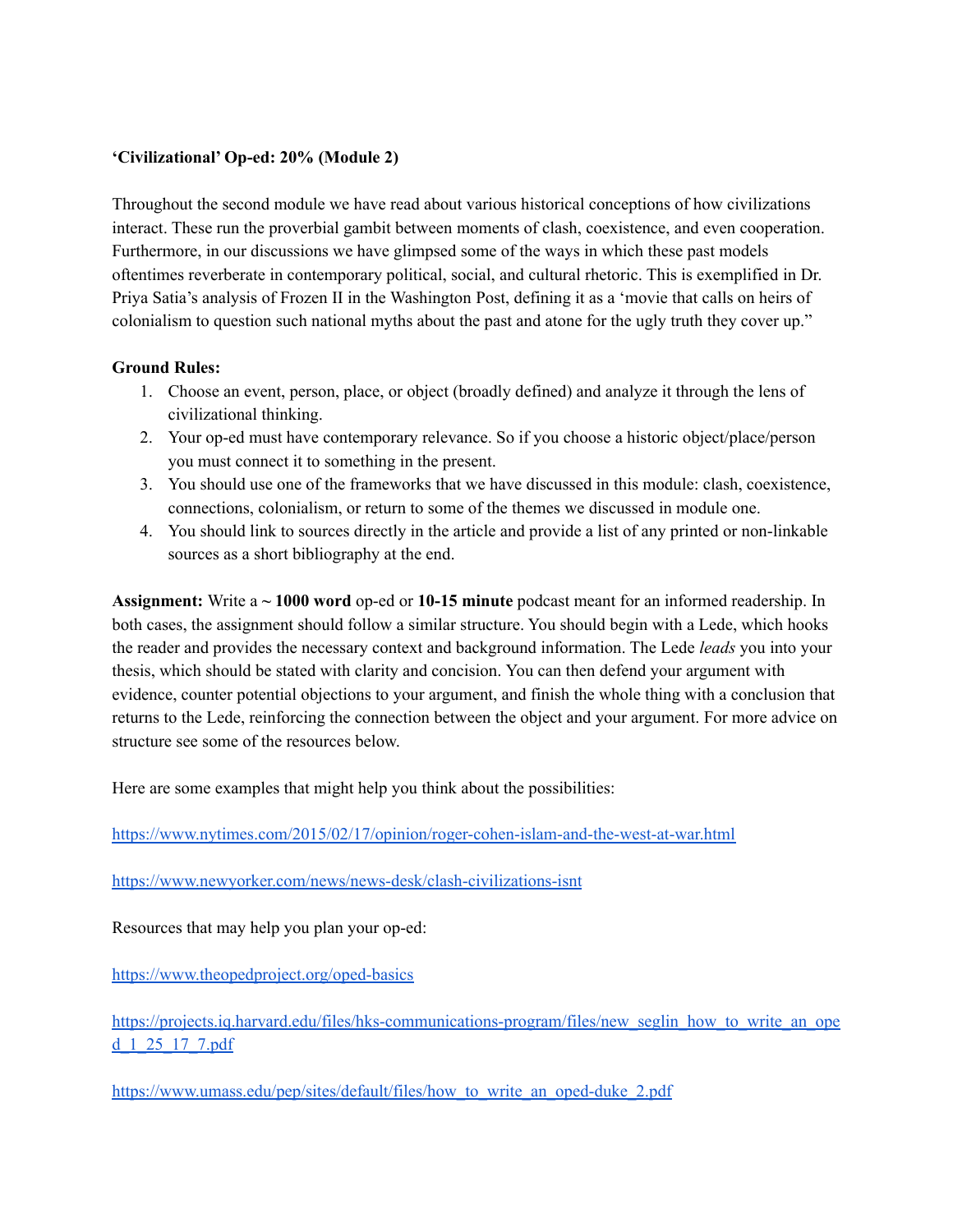<https://www.nytimes.com/2004/02/01/opinion/and-now-a-word-from-op-ed.html>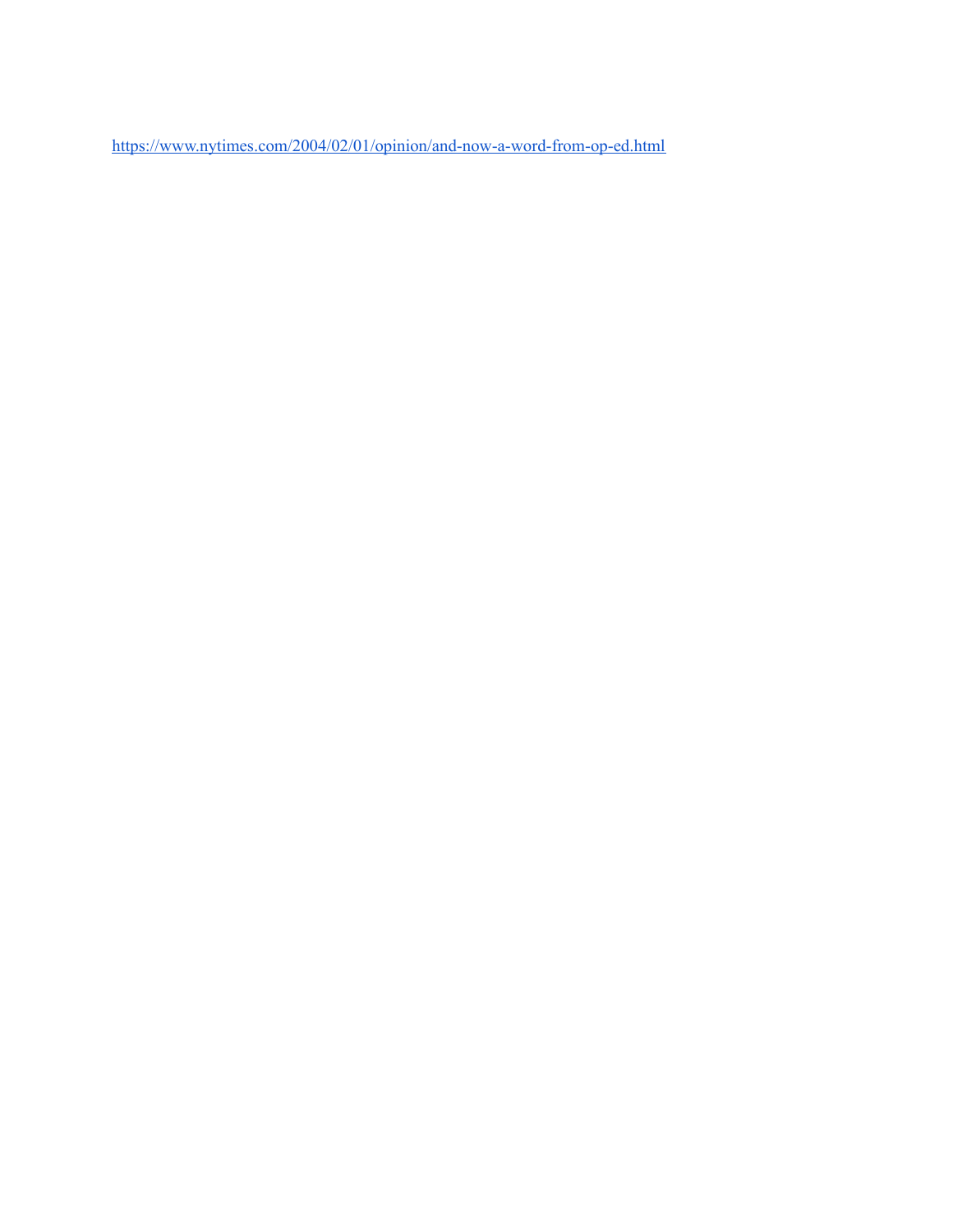#### **Capstone Project: 20%**

With the semester coming to a close, there are several lingering questions. Why does the framework of civilization still hold such rhetorical capital? Why is it that new historical, social, and cultural models have not emerged to help us better describe our interactions with the various people, places, and ideas of this planet? Simply put, what makes civilization such a powerful and appealing concept?

While we do not expect that you will be able to offer a complete answer to this question at the end of one semester, we want you to make an attempt. Using one of the suggested formats below - or suggesting your own - we want you to try and answer the question using several examples in a well-researched response.

#### **Guidelines**:

- Your ideas can be sparked by content on the syllabus, but you should focus on examples and content from outside of the syllabus
- Each project should be supported by a bibliography that includes no less that five items

## **Potential Formats**:

**Virtual exhibition:** Develop a virtual museum exhibition using the website art [steps.](https://www.artsteps.com/) Pick 15 objects, which can be pieces of art, artefacts, photographs, memes, video clips, etc., and create a show that engages with the themes of the course. You can display objects in clusters as long as it serves the purpose of demonstrating some sub-theme within the exhibition. You will need to write descriptions for the objects similar to how you see exhibit descriptions in a museum. You should write some brief text introducing the exhibit and explaining its goals. You will also need to make an exhibition catalogue that contains much of this information, a few choice pieces from the show, and the interpretive framework that connects the exhibit to the themes of the course.

**Podcast:** Create 30 minutes of content for a podcast. This can be split between multiple episodes, so long as each episode is longer than 10 minutes. If you want to record the podcast with a friend you can record 40 minutes of content instead. The speaking time should be roughly equal between the two participants. Podcasts take all shapes and forms. Maybe you want to do a popular history podcast in the style of Dan Carlin's "Hardcore History." Maybe you want to focus on current events related to the course. Maybe you want to do a deep dive into popular culture that is rooted in civilizational thinking. All of these are acceptable, so long as you support your work with a basic bibliography.

**Opinion Piece:** Write a longer opinion piece (8-10 Pages) in the style of the *New Yorker* that engages with the themes of the course while exploring an object or cultural phenomenon. This is essentially a longer op-ed, but you may also do a more investigative style piece with interviews if you wish. If you have been skeptical of the civilizational paradigm throughout the semester and want to argue that civilizations don't exist, this is probably the format you want to adopt. Your piece should explore some objects or events (which could be interviews) in the process of making its point. It can also employ theories and ideas from the course, but keep them targeted towards current events. Think about the piece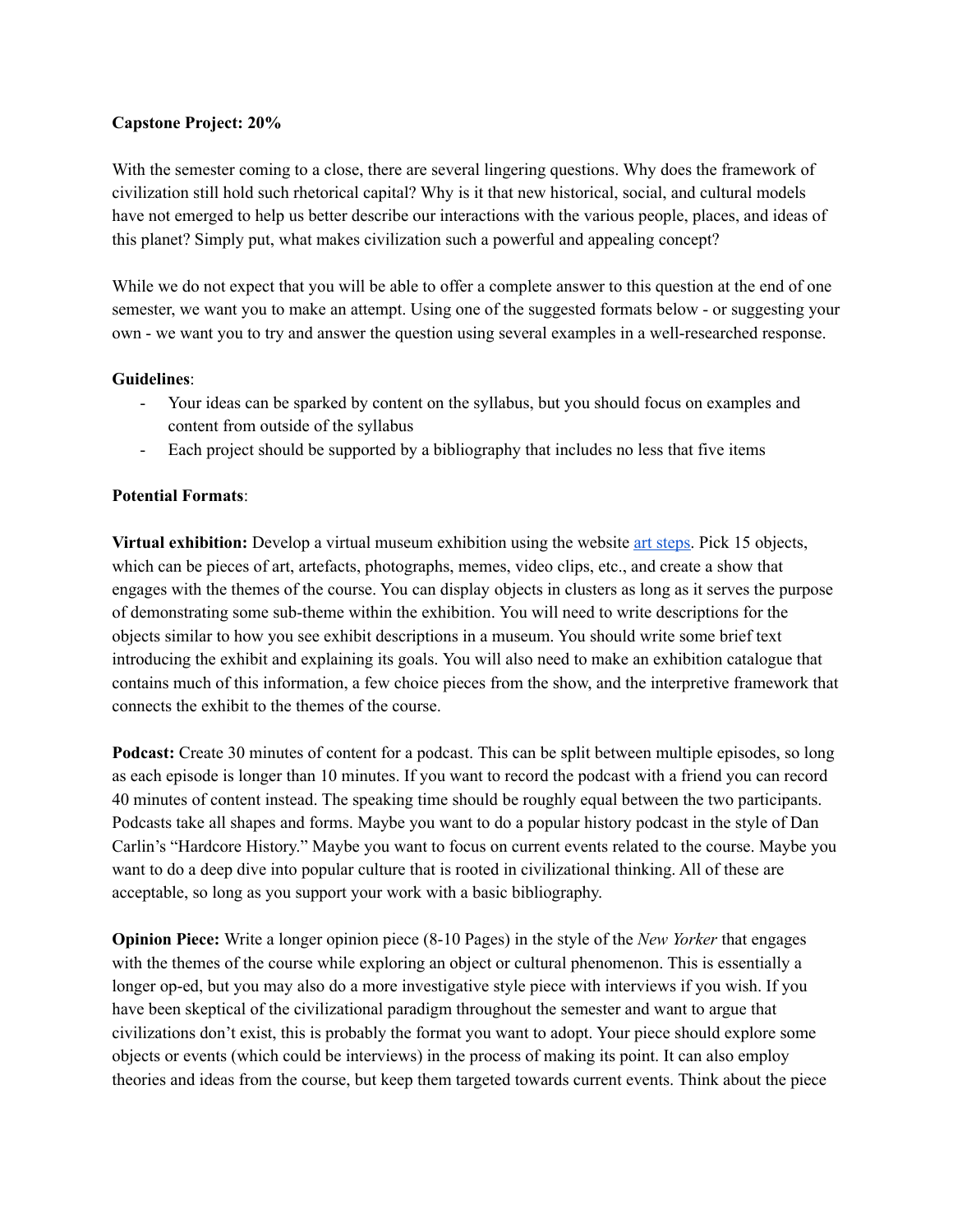in the *New Yorker* we read in module 3 for an example of this kind of piece. Whatever topic you settle on, please run it by one of us first so we can clear it before you begin to work on it.

**Research Paper** (8-10 pages): Pick a topic related to the course (which can be just about anything in a course like this). Your research paper should explore a question that results in a debatable thesis. In other words, we don't really want descriptive papers. You should be developing some kind of argument that engages with primary and secondary sources. You might try to apply some of the theories/ideas we studied in the course (Rough Tolerance, the Clash of Civilizations, etc.) to a historical context we have not already studied in the class. If you need help identifying materials, consult one of us and we can try to point you in the right direction.

**Book Review:** Find two books that are related to the material of the course and write a New York Times style book review that brings them into conversation with one another in a review essay (8-10 pages). There are many books that could be related to the course. Anything with the word civilization in the title is likely a candidate. You could explore the many works that do "deep history" such as Yuval Harari's *Sapiens: A Brief History of Humankind*. You could also look at books that prophetise the downfall of civilization (whether American or otherwise), such as Jared Diamond's *Collapse*. Try to find at least one book that was published in the last 10 years, the other one can be as old as you like. **Whatever books you pick, run it by one of us first.** The focus of the review essay is not to describe the books, but to comment on how they differently approach a similar subject, what each book contributes to the broader conversation, the evidence authors use, and so on. Prioritize analysis over description.

**Comparison Essay:** Write a review essay (8-10 pages) that compares and contrasts two of the major works of civilization that we have come across this semester. These works include: Braudel's *History of Civilizations*, Spengler's *Decline of the West*, Toynbee's A *Study of History*, Ibn Khaldun's *Muqaddimah*. You can also add Huntington's book, *The Clash of Civilizations,* based on his article of the same name. If you find another work that matches this style run it by us first. You should first read the works. Then you should write an essay with the goal of directly identifying how the authors think about civilization. Try to answer the following questions: how do they define civilization? What civilizations do they identify? Do they have a cyclical theory of civilization? What accounts for the rise and fall of civilizations? Which civilization do they deem the most superior? Do the works agree more than they disagree? In your opinion, which work better describes the world? Why?

**Fiction:** Write a short piece of fiction (8-10 pages) accompanied by a 2 page explanation of how your piece of fiction engages with some of the themes of the course. You will probably want to write historical fiction, so that the connections to the course are more apparent, but you might do equally well writing science fiction or epic poetry. Stories can be character driven, dialogue driven, philosophical, etc. but we do not want to see late-night, stream of consciousness musings. While we are not expecting the next Hemingway or George R.R. Martin, we do want to see quality literature. If you have difficulty writing the 2 page explanation, try adopting the perspective of someone who wanted to argue that your piece of fiction should be included in the course syllabus. (If you would like some examples of literature that does this kind of work see anything by V.S. Naipaul, Tayeb Saleh, Naguib Mahfouz, Ahlam Mosteghanemi).